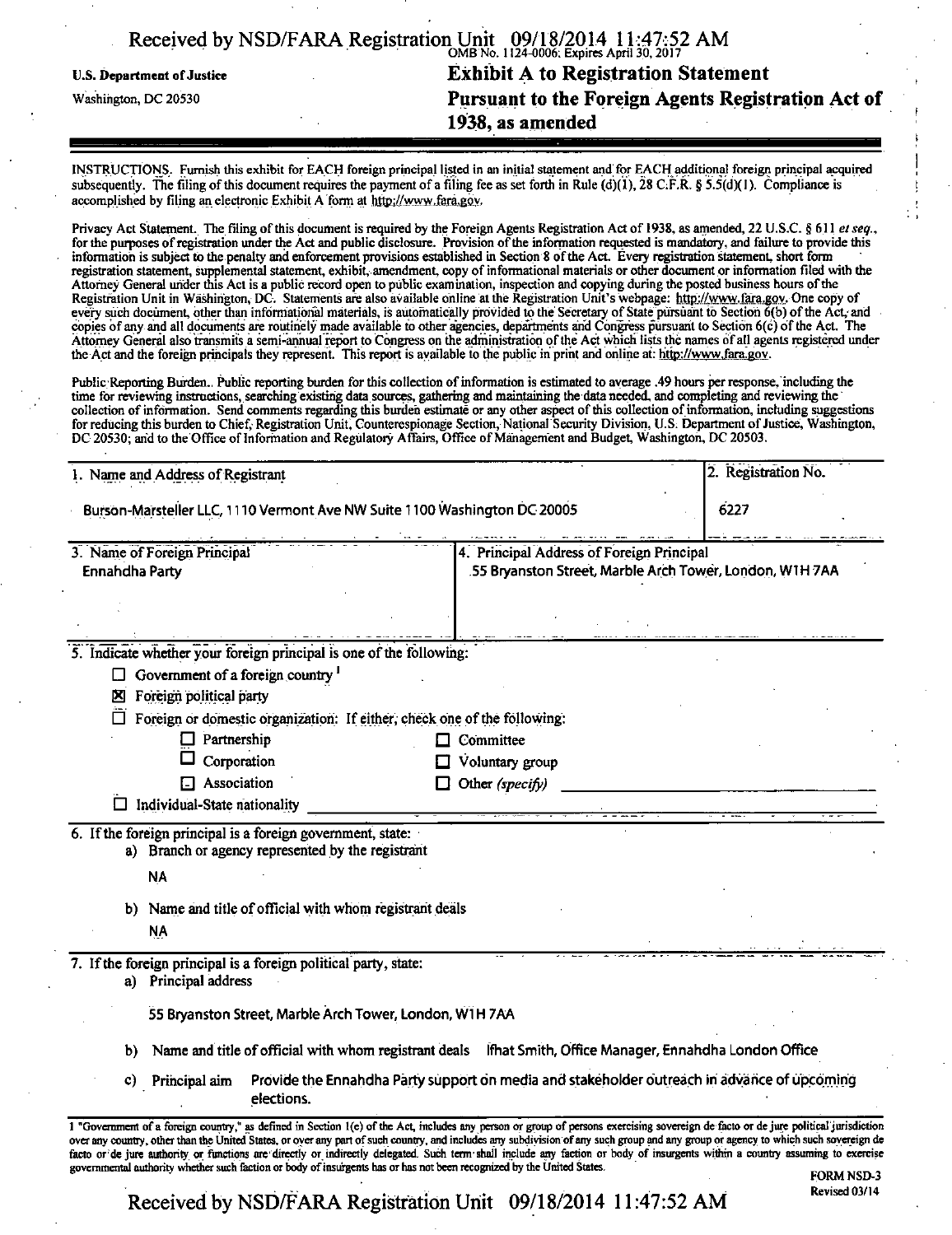# **Received by NSD/FARA Registration Unit 09/18/2014 11:47:52 AM**

|  | 8. If the foreign principal is not a foreign government or a foreign political party:                           |
|--|-----------------------------------------------------------------------------------------------------------------|
|  | a) State the nature of the business or activity of this foreign principal.                                      |
|  | NA.                                                                                                             |
|  |                                                                                                                 |
|  |                                                                                                                 |
|  |                                                                                                                 |
|  |                                                                                                                 |
|  |                                                                                                                 |
|  |                                                                                                                 |
|  | b) Is this foreign principal:                                                                                   |
|  | $Yes \Box No \Box$<br>Supervised by a foreign government, foreign political party, or other foreign principal   |
|  | Owned by a föreign gövernment, foreign political party, or other foreign principal<br>Yes $\Box$ No $\Box$      |
|  | Directed by a foreign government, foreign political party, or other foreign principal<br>Yes $\Box$ No $\Box$   |
|  | Controlled by a foreign government, foreign political party, or other foreign principal<br>Yes $\Box$ No $\Box$ |
|  | Financed by a foreign government, foreign political party, or other foreign principal<br>$Yes \Box No \Box$     |

 $Ye\overline{s} \Box$  No  $\Box$ 

**9. Explain fully all items answered "Yes" in Item 8(b). (If additional space is needed a full insert page must be used.) NA** 

Subsidized in part by a foreign government, foreign political party, or other foreign principal

10. If the foreign principal is an organization and is not owned or controlled by a foreign government, foreign political party or other foreign principal, state who owns and controls it.

NA

## **EXECUTION**

In accordance with 28 U.S.C. § 1746, the undersigned swears or affirms under penalty of perjury that he/she has read the information set forth in this Exhibit A to the registration statement and that he/she is familiar with the contents thereof and that such contents are in their entirety true and accurate to the best of his/her knowledge and belief.

| Date of Exhibit A Name and Title              |                                         | Signature         |         |
|-----------------------------------------------|-----------------------------------------|-------------------|---------|
| September 18,<br>2014<br>- -<br>$\sim$ $\sim$ | <b>Sharon Balkam, Managing Director</b> | /s/ Sharon Balkam | eSigned |

**Received by NSD/FARA Registration Unit 09/18/2014 11:47:52 AM**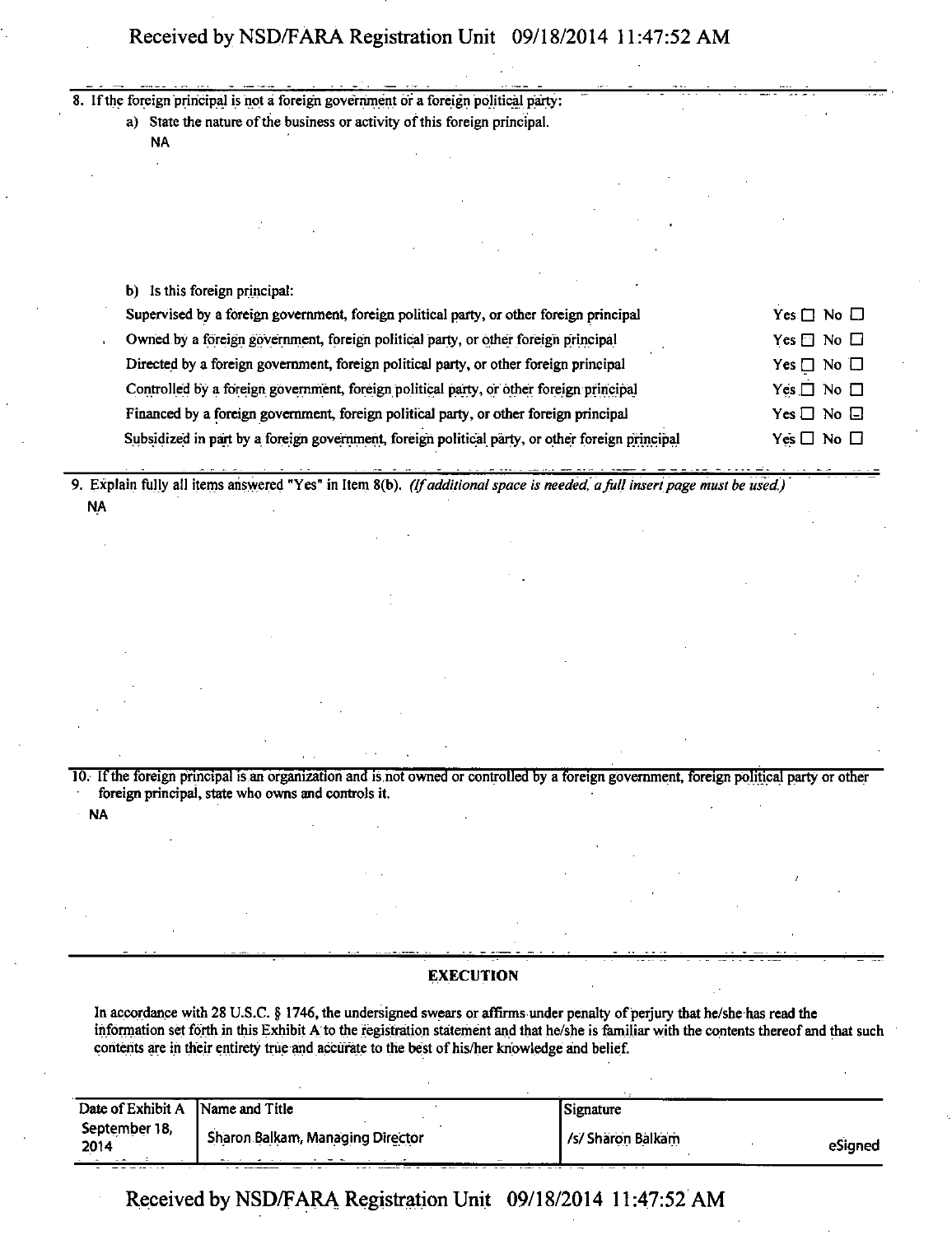|                            | OMB No. 1124-0004; Expires April 30, 2017          |  |
|----------------------------|----------------------------------------------------|--|
| U.S. Department of Justice | <b>Exhibit B to Registration Statement</b>         |  |
| Washington, DC 20530       | Pursuant to the Foreign Agents Registration Act of |  |
|                            | 1938, as amended                                   |  |
|                            |                                                    |  |

INSTRUCTIONS. A registrant must furnish as an Exhibit B copies of each written agreement and the terms and conditions of each oral agreement with his foreign principal, including all modifications of such agreements, or, where ho contract exists, a full statement of all the circumstances by reason of which the registrant is acting as an agent of a foreign principal. Compliance is accomplished by filing an electronic Exhibit B form at http://www.fara.gov.

Privacy Act Statement. The filing of this document is required for the Foreign Agents Registration Act of 1938, as amended, 22 U.S.C. § 611 et seq., for the purposes, of registration under the Act and public disclosure. Provision of the information requested is mandatory, and failure to provide the information is subject to the penalty and enforcement provisions established in Section 8 of the Act. Every registration statement, short form registration statement, supplemental statement, exhibit, amendment, copy of informational materials or other document or information filed with the. Attorney General under this Act is a public record open to public examination, inspection and copying during the posted business hours of the Registration Unit in Washington, DC. Statements are also available online at the Registration Unit's webpage: http://www.fara.gov. One copy of every such document, other than informational materials, is automatically provided to the Secretary of State pursuant to Section 6(b) of the Act, and copies of any and all documents are routinely made available to other agencies, departments and Congress pursuant to Section 6(c) of the Act. The Attorney General also transmits a semi-annual report to Congress on the administration of the Act which lists the names of all agents registered under the Act and the foreign principals they represent. This report is available to the public in print and online at: http://www.fara.gov.

Public Reporting Burden. Public reporting burden for this collection of information is estimated to average .33 hours per response, including the time for reviewing instructions, searching existing data sources, garnering and maintaining the data needed, and completing and reviewing the collection of information. Send comments regarding this burden estimate or any other aspect of this collection of information, including suggestions for reducing this burden to Chief, Registration Unit, Counterespionage Section, National Security Division, U.S. Department of Justice, Washington, DC 20530; and to the Office of Information and Regulatory Affairs, Office of Management and Budget, Washington, DC 20503.

| 1. Name of Registrant        | 2. Registration No. |  |  |
|------------------------------|---------------------|--|--|
| <b>Burson-Marsteller LLC</b> | 6227                |  |  |
| 3. Name of Foreign Principal |                     |  |  |

Ennahdha Party

### Check Appropriate Box:

- 4.  $\Box$  The agreement between the registrant and the above-named foreign principal is a formal written contract. If this box is checked, attach a copy of the contract to this exhibit.
- 5.  $\Box$  There is no formal written contract between the registrant and the foreign principal. The agreement with the above-named foreign principal has resulted from an exchange of correspondence. If this box is checked, attach a copy of all pertinent correspondence, including a copy of any initial proposal which has been adopted by reference in such correspondence.
- 6.  $\boxtimes$  The agreement or understanding between the registrant and the foreign principal is the result of neither a formal written contract nor an exchange of correspondence between the parties. If this box is checked, give a complete description below of the terms and conditions of the oral agreement or understanding, its duration, the fees and expenses, if any, to be received.

#### 7. Describe fully the nature and method of performance of the above indicated agreement or understanding.

Provide the Ennahdha Party support on media and stakeholder outreach in advance of upcoming elections. Fees and expenses to be determined at a later date.